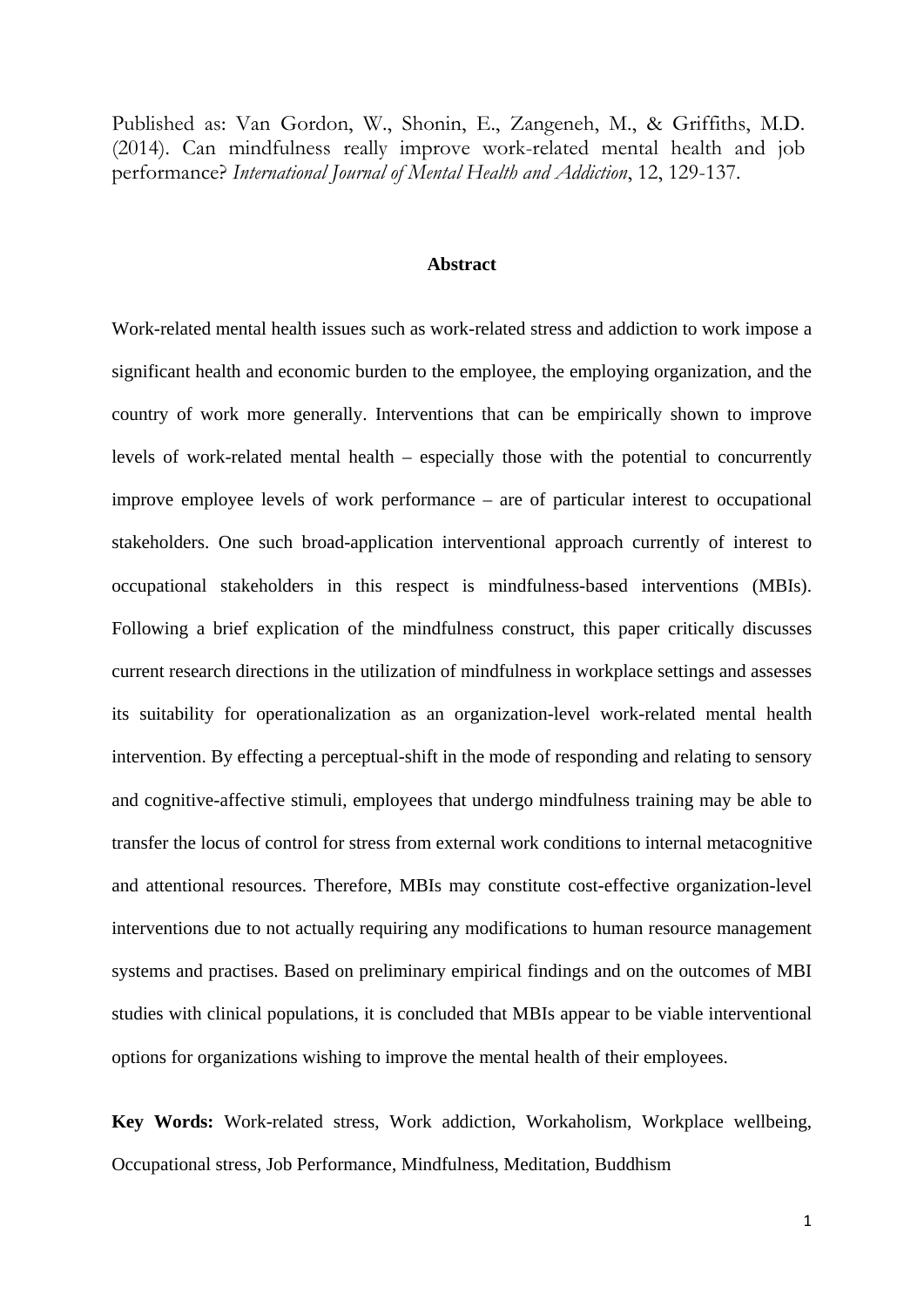### **Work-related mental health and job performance: Can mindfulness help?**

# **Introduction**

Work-related mental health issues can cost the British economy up to £26 Billion per year (Sainsbury Centre, 2007). The most prevalent and empirically researched complaint is workrelated stress (WRS) that accounts for 40% of all work-related illness in Great Britain (Health and Safety Executive [HSE], 2012). Approximately 20% of British adults are stressed as a result of their work (Houdmont, Cox, & Griffiths, 2011) and 10.4 million working days each year are lost in Great Britain due to WRS (HSE, 2012). A less empirically investigated but equally consequential work-related mental health issue is work addiction (i.e., 'workaholism'). The prevalence of work addiction in Western populations is approximately 10%, although estimates vary considerably according to how the construct is defined as most definitions of workaholism are not based on addiction criteria found in other behavioral addictions (Sussman, Lisha, & Griffiths, 2011).

There is growing consensus that work addiction is a *bone fide* mental health issue that for a minority of employees meets all of the qualifying criteria for classification as a behavioral addiction (e.g., Griffiths & Karanika-Murray, 2012) (i.e., properties of salience, conflict, mood modification, tolerance, withdrawal symptoms, and relapse – see Griffiths' [2005] components model of addiction). Both WRS and work addiction can lead to serious detrimental health and socioeconomic consequences including somatic illness, (comorbid) psychopathology, (concurrent) addictive behavior (both chemical and behavioral), workrelated injury, mortality, reduced productivity, absenteeism, presenteeism, high staff turnover, unsafe driving, employee compensation claims, burnout, and work-family conflict (e.g., Cox & Griffiths, 2010; Frone, Barnes, & Farrell, 1994; Griffiths & Karanika-Murray, 2012;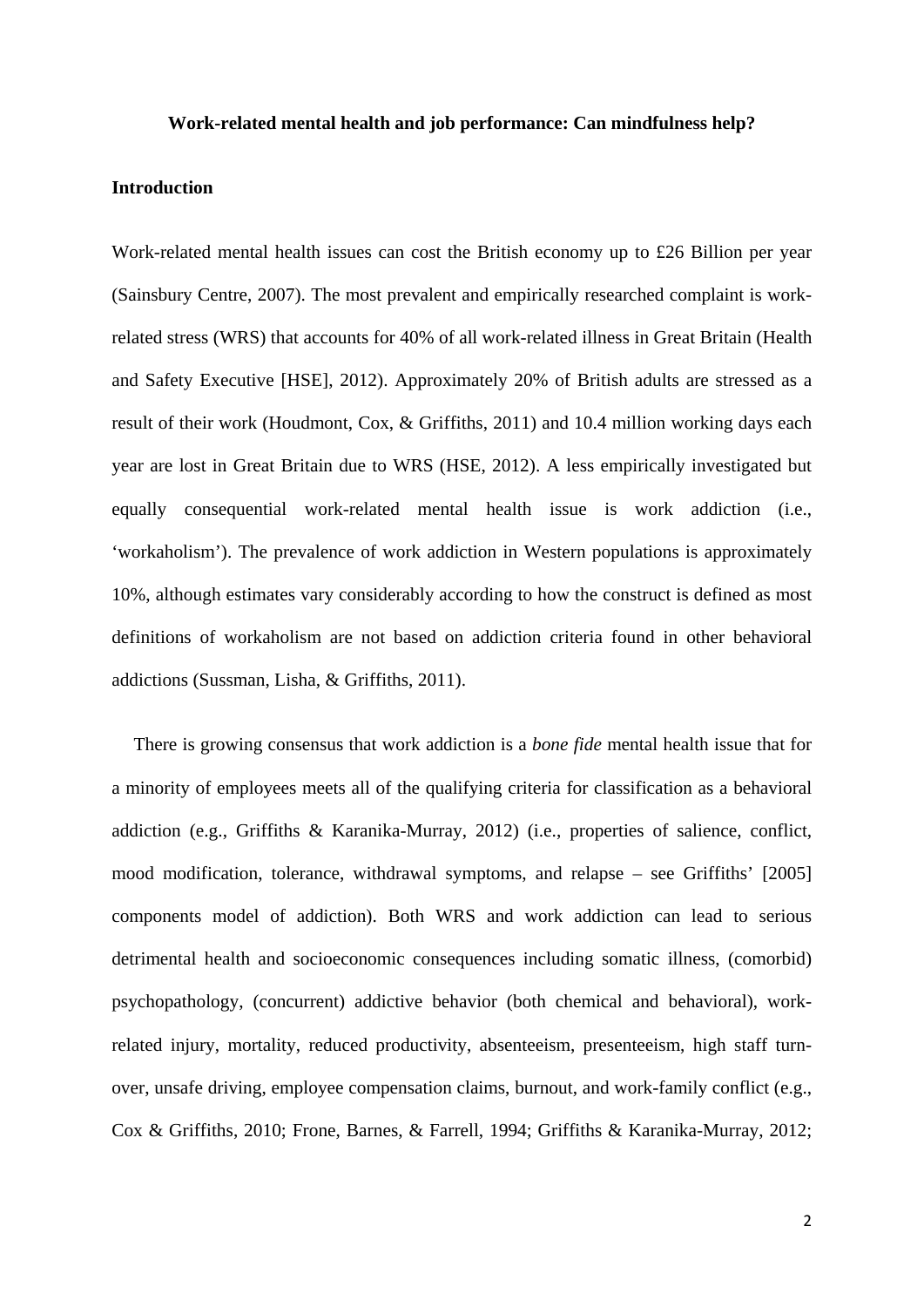Manocha, Black, Sarris, & Stough, 2011; Wu**,** Fox, Stokes, & Adam, 2012; Shonin, Van Gordon, & Griffiths, 2014a; Sussman, 2012).

Mindfulness – a form of meditation that derives from Buddhist practice – involves cultivating a full, direct, and active awareness of experienced phenomena that is spiritual in aspect and that is maintained from one moment to the next. The last two decades have witnessed a marked increase of empirical investigation into the applications of mindfulness meditation within public healthcare domains. Indeed, 72% of UK-based general practitioners believe that patients can improve their health by practicing mindfulness meditation (Mental Health Foundation, 2010). Similarly, certain mindfulness-based interventions (MBIs) have now been advocated by both the (British) National Institute for Health and Care Excellence (NICE) and the American Psychiatric Association (APA) for the treatment of specific forms of depression (APA, 2010; NICE, 2009).

In addition to depression and other mood disorders, MBIs have been shown to be effective in helping treat a broad range of mental health problems and somatic illnesses including anxiety disorders (Chiesa & Seretti, 2011), problem gambling (de Lisle, Dowling, & Allen, 2011), schizophrenia-spectrum disorders (Shonin, Van Gordon, & Griffiths, 2013a, 2013b), anger dysregulation (Singh, Lancioni, Karazia, Winton, Singh, & Wahler, 2013a), and cancer (Arias, Steinberg, Banga, & Trestman, 2006). In addition to applications within clinical populations, MBIs have also been shown to facilitate significant improvements in cognitive function and task performance in healthy adults (e.g., Chiesa, Calati, & Serretti, 2011; Eberth & Sedlmeier, 2012).

Karanika-Murray and Weyman (2013) have argued that there is scope for transferring protocols for interventions that are demonstrably efficacious in public healthcare contexts into occupational and organizational domains. Accordingly, in the last few years there has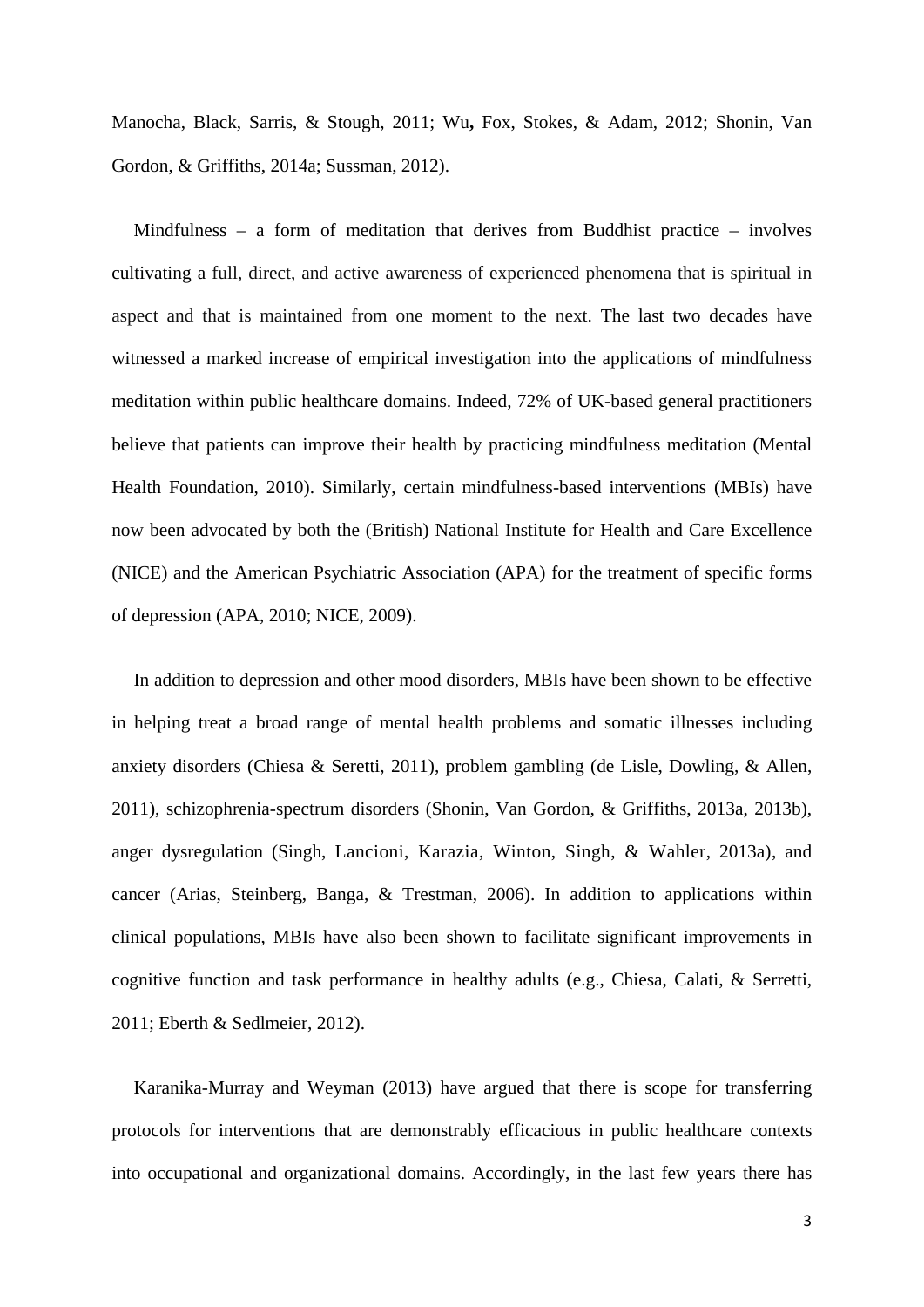been growing scientific interest into the applications of mindfulness in the workplace setting. Of particular interest and relevance to occupational stakeholders is the potential of MBIs to concurrently improve work-related mental health and job performance. Following a brief explication of the mindfulness construct, this paper critically discusses current research directions in the utilization of mindfulness in workplace settings and assesses its suitability for operationalization as an organization-level work-related mental health intervention.

## **The mindfulness construct**

According to Buddhist thought, individuals have a tendency to ruminate about the past and/or rush towards the 'ungraspable' future (i.e., the future is 'ungraspable' because it never materializes – it is always the present) (Shonin, Van Gordon, & Griffiths, 2014b). The Buddhist teachings explicate that this behavioral trait of 'not being fully present' can corrupt an individual's perception of reality, and relative to a realized mindfulness/spiritual practitioner, it reduces their experience of existence to that of a 'walking corpse' (Shonin et al., 2014b). Thus, mindfulness is traditionally viewed as a means of 'waking-up' from the sleep of 'corpse-like' unawareness so that an individual can begin to observe, experience, and consciously participate in the present moment. Although there is still an absence of consensus in the literature of both Western medicine and psychology as to what defines the mindfulness construct, there is a reasonable degree of accord amongst academicians that mindfulness: (i) is fundamentally concerned with becoming more aware of the present moment, (ii) can (and should) be practiced during everyday activities and not just when seated in meditation, (iii) is cultivated more easily by using a 'meditative anchor' (e.g., observing the breath), (iv) is a practice that requires deliberate effort and (v) is concerned with observing both sensory and cognitive-affective processes. Key areas of discord amongst Western psychologists in terms of an accurate working definition for mindfulness are as follows: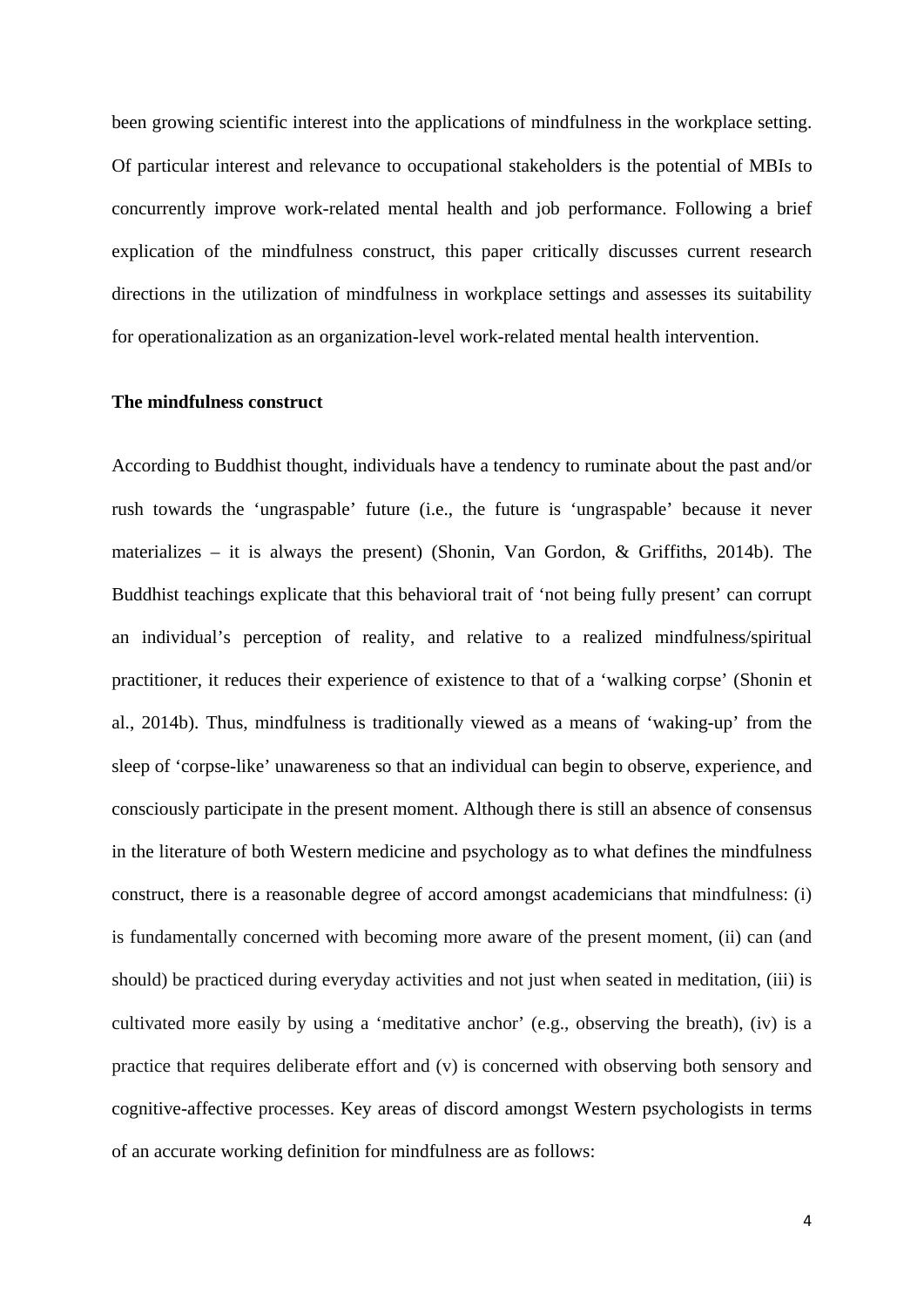- 1. *Non-judgemental awareness*: The most popular delineation of mindfulness employed in the Western psychological literature is that proposed by Kabat-Zinn who defines mindfulness as *"paying attention in a particular way: on purpose, in the present moment, and non-judgmentally"* (1994, p.4). Proponents of this definition contend that the term 'non-judgemental' is appropriate because it infers that mindfulness involves the acceptance (i.e., rather than the rejecting or ignoring) of present-moment sensory and cognitive-affective experiences. However, it might also be argued that the term 'nonjudgemental' is too ambiguous because it conceivably implies that the mindfulness practitioner is essentially 'indifferent' and does not seek to discern which cognitive, emotional, and behavioral responses are conducive to ethically-wholesome conduct (Shonin et al., 2014b).
- 2. *Insight generation*: In the Western psychological literature, the terms 'vipassana meditation' and 'insight meditation' are often regarded as being synonymous with the term 'mindfulness meditation' (e.g., Bowen et al., 2006; Chiesa, 2010). However, this portrayal of vipassana meditation (and insight meditation) is not consistent with the traditional Buddhist perspective. According to the classical Buddhist literature, vipassana (a Sanskrit word that means 'superior seeing') meditation involves the use of penetrative investigation in order to intuit (for example) the 'non-self', 'non-dual', and 'empty' nature of reality (Dalai Lama & Berzin, 1997). Therefore, although mindfulness meditation is certainly insight-generating in the sense that it can facilitate an intimacy with the workings of the mind, 'mindfulness meditation' is not 'insight meditation' according to the traditional Buddhist construction.
- 3. *Context for practice*: Mindfulness is traditionally practiced in the context of spiritual development. Indeed, within Buddhism, mindfulness is practiced in conjunction with numerous other spiritual practices and is just one aspect (in fact, the seventh aspect) of a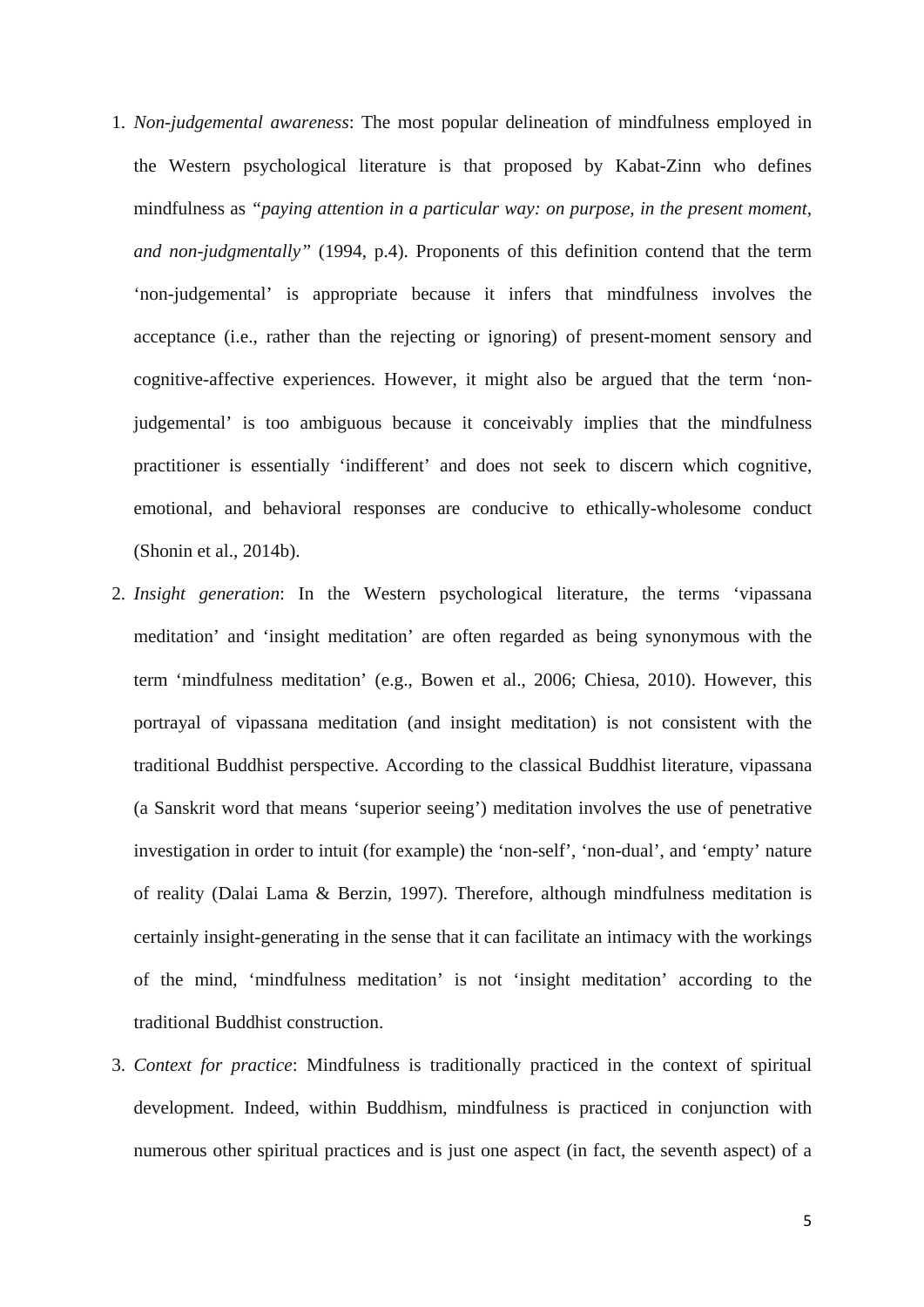key Buddhist teaching known as the Noble Eightfold Path (Van Gordon, Shonin, Sumich, Sundin, & Griffiths, 2013). At its essence, the Noble Eightfold Path elucidates that the successful establishment of mindfulness relies upon a deep-seated understanding of the three root spiritual principles of: (i) wisdom, (ii) meditation, and (iii) ethics (collectively known as 'the three trainings' – Sanksrit: *trishiksha*). Consequently, there is ongoing scientific debate relating to whether mindfulness needs to be practiced within the wider context of spiritual development (i.e., as opposed to the sole purpose of overcoming a health complaint or for personal and/or career development).

As a spiritual phenomenon, it is probable that certain dimensions of the mindfulness construct will always remain ineffable and only ever fully understood by those individuals who can tap into them on the experiential rather than the academic plane. As such, it is unlikely that an 'absolute' and all-encompassing definition of mindfulness will ever be operationalized. However, in so far as this represents a problem, it can be easily reconciled if academicians are prepared to accept that "*the definition of mindfulness will vary depending on whether one is interested in mindfulness from a social, psychological, clinical, or spiritual context, or from the perspective of a researcher, clinician, or a practitioner, and their various combinations*" (Singh, Lancioni, Wahler, Winton, & Singh, 2008, p.661).

# **Mindfulness in the workplace: Current research directions**

In light of the significant health and economic burden imposed by WRS and addiction to work, various initiatives have been implemented in recent years with the objective of improving levels of work-related wellbeing via the cultivation and enhancement of healthy working environments. Examples are HSE-led schemes such as *Management Standards* (HSE, 2007) and *Health, Work, and Wellbeing* (HSE, 2008) – both of which comply with legislative requirements of the *2004 European Framework Agreement on Work-Related*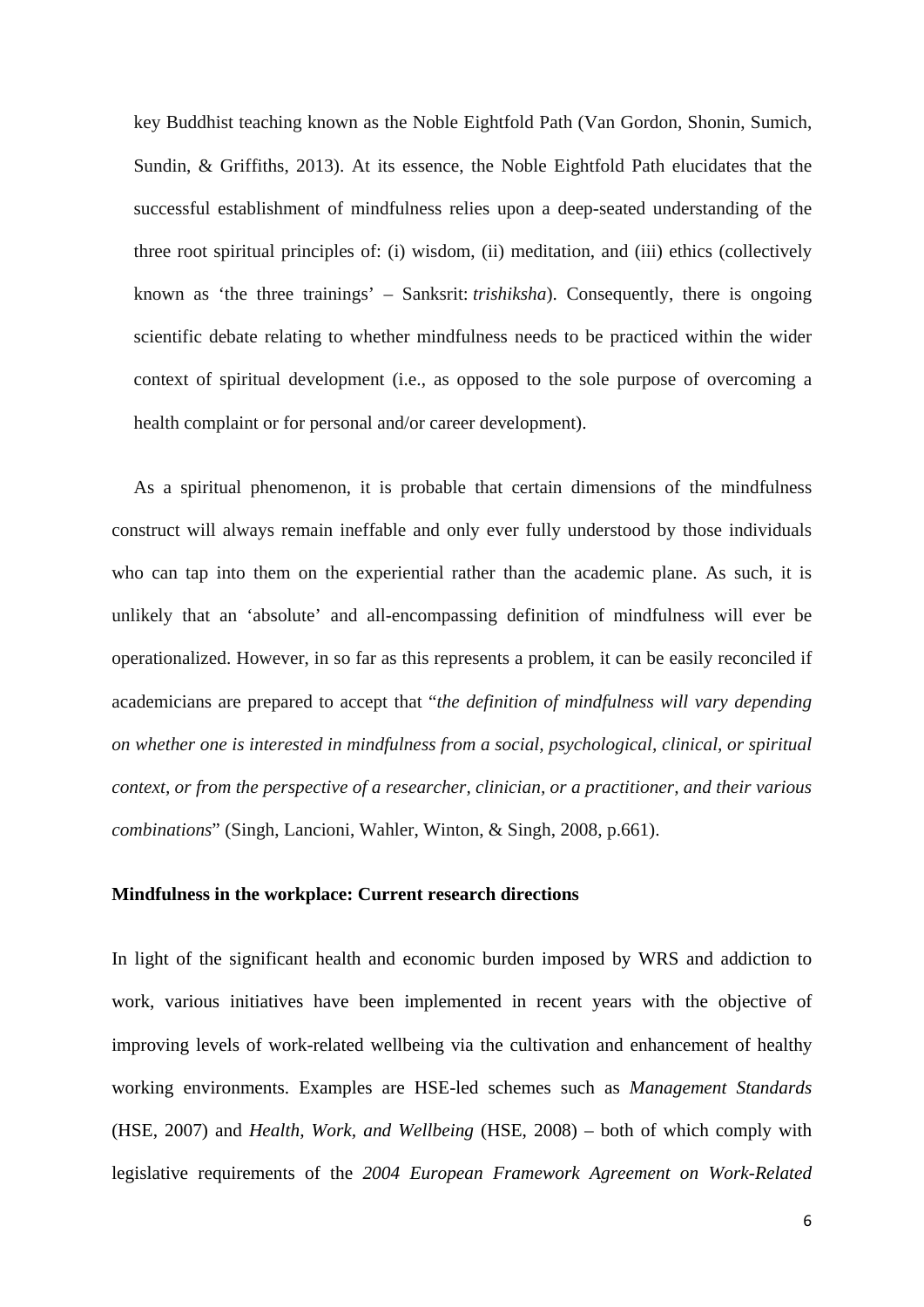*Stress*. Several recent cross-sectional and intervention studies (e.g., Allen & Kiburz, 2012; Malarkey, Jarjoura, & Klatt, 2013; Monoacha et al., 2011) have directly or indirectly assessed the extent to which MBIs may present a cost-effective solution for organizations seeking to implement such schemes.

To date, there has been only one cross-sectional study that has explicitly investigated the relationship between dispositional mindfulness and work-related wellbeing among employed individuals (i.e., Allen & Kiburz, 2012). They found that trait mindfulness was positively correlated with work-life balance, sleep quality, and vitality in parents  $(n = 131)$  working more than 20 hours per week. These findings are consistent with a randomized controlled trial (RCT) involving 178 full-time employees of non-specified work backgrounds (with approximately 50% not educated beyond secondary school level) that received meditation and mindfulness training. Meditating participants demonstrated significant reductions compared with the control group in levels of stress and depression-dejection (Monocha et al., 2011). A more recent RCT study found that 186 university employees that practiced mindfulness meditation showed significant increases over controls in levels of dispositional mindfulness (Malarkey et al., 2013). There have also been several controlled intervention studies of individuals employed in caregiver roles (e.g., primary care physicians, nurses, etc.) that indicate mindfulness can reduce: (i) the risk of burnout and improve levels of clientcentered and empathic care (Krasner et al., 2009), (ii) levels of WRS (Warnecke, Quinn, Ogden, Towle, & Nelson, 2011), and (iii) levels of anxiety and depression (Kang, Choi, & Ryu, 2009).

Despite increasing prevalence rates for workaholism, there is a paucity of workaholism treatment studies, and clinical guidelines tend to be based on either theoretical propositions (Sussman, 2012) and/or anecdotal reports elicited during clinical practice (e.g., Robinson,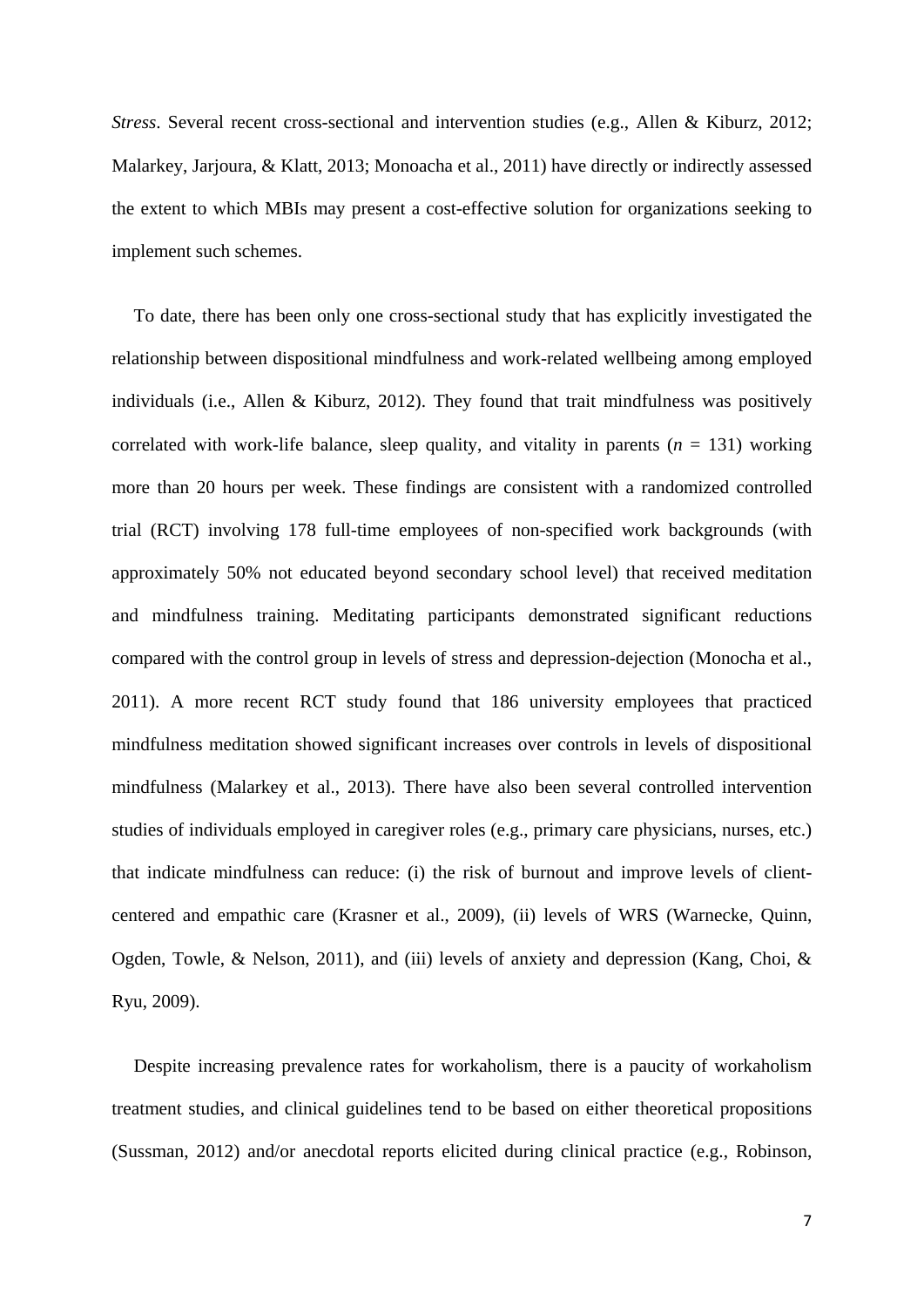1998). Indeed, the only published intervention study exploring the effectiveness of meditation for work addiction is a clinical case study conducted by Shonin et al. (2014a). This study presented the case of a director of a blue-chip technology company that, based on scores on the Bergan Work Addiction Scale (Andreassen, Griffiths, Hetland, & Pallesen, 2012), demonstrated clinically significant improvements in levels of work addiction following completion of an eight-week secular mindfulness intervention called Meditation Awareness Training (Van Gordon et al., 2013). Significant pre-post improvements were also observed for sleep quality, psychological distress, work duration, and work involvement during nonwork hours. However, the single-participant nature of this study significantly limits the generalizability of these findings.

Other related current research directions involve exploring the utility of mindfulness for improving job performance. However, such empirical enquiry is notably underdeveloped (Dane, 2011) and is limited to just a few exploratory studies. One such study was a crosssectional study of 412 Taiwanese technological company workers that found employee meditation/mindfulness experience was positively associated with self-directed learning, organizational innovativeness, and organizational performance (Ho, 2011). The aforementioned MAT case study (i.e., Shonin et al., 2014a) also assessed work performance and found that mindfulness/meditation lead to improvements in employer-rated job performance.

### **Mechanisms of Action**

The existing conceptualizations of the WRS construct are (in essence) based on an 'exposureenvironmental' model of work stress. In such conceptual models, WRS is invariably operationalized as a function of the extent to which employees are exposed to sub-optimal working conditions (see Edwards Webster, Van Laar, & Easton, 2008). Examples of such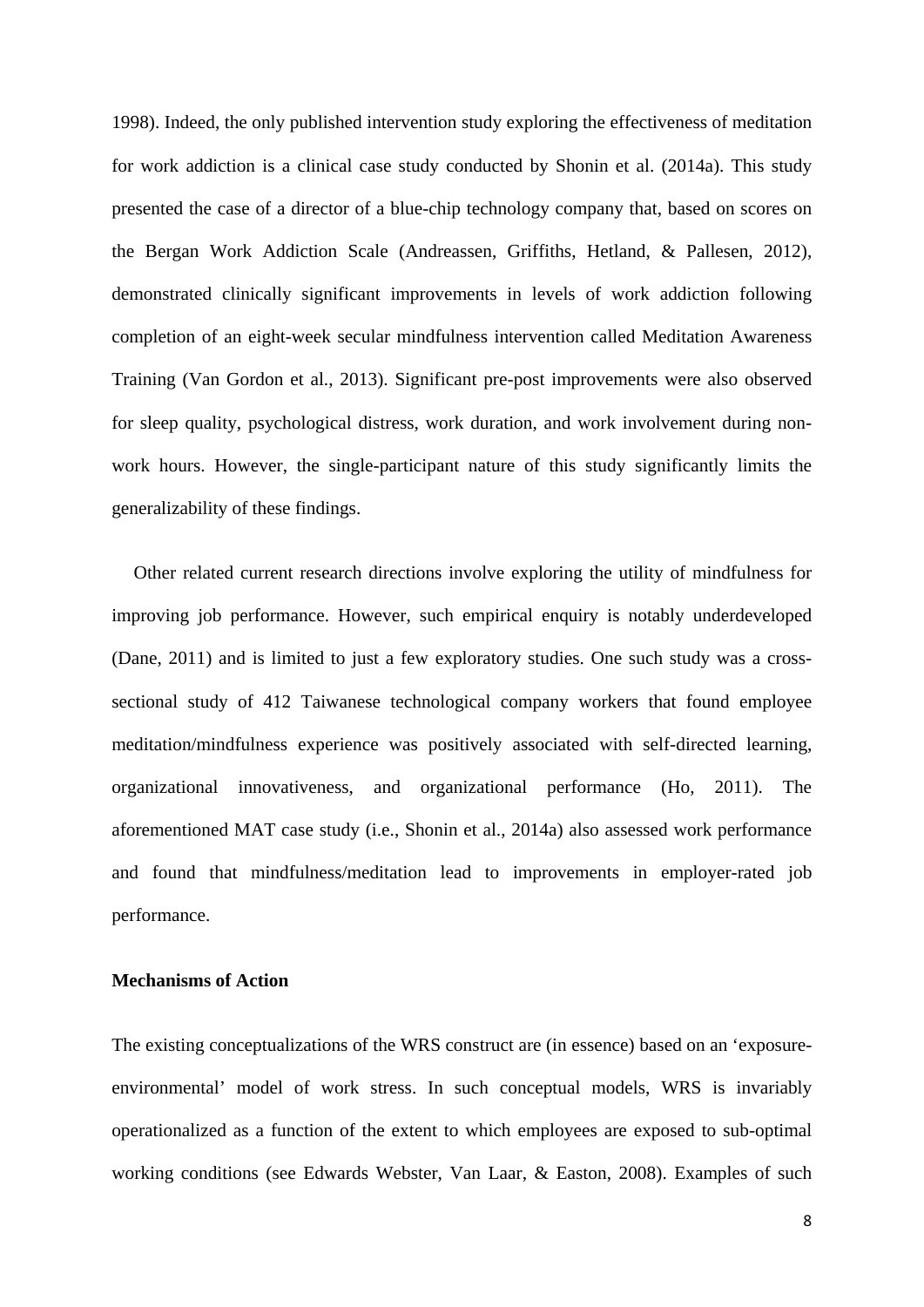conditions are: (i) inadequate support systems, (ii) inflexible working hours, (iii) conflicting demands, (iv) overly-taxing and/or unrealistic deadlines, and (v) low-work autonomy. This operational model of WRS emphasizes the importance of the employee's 'external' work environment (i.e., as opposed to their 'internal' psychological environment). However, this is a different conceptual approach to that utilized in the traditional mindfulness and meditation teachings. From the traditional Buddhist perspective, rather than exact changes to the external work environment, the most effective means of reducing stress (and all other forms of psychological distress) is to modify the 'internal' (i.e., psychological) working environment (Nhat Hanh, 1999).

By facilitating a perceptual-shift in the mode of responding and relating to sensory and cognitive-affective stimuli, the meditator is better positioned to objectify their cognitive processes and to apprehend them as passing phenomena. This manner of transferring the locus of control for stress from external work conditions to internal metacognitive and attentional resources can be analogized as the difference between covering the entire outdoors with leather, versus simply adorning the feet with a leather sole (Santideva, 1997). Therefore, MBIs may be considered as cost-effective organization-level work-related mental health interventions due to them not actually requiring any ('externally-orientated') modifications to human resource management (HRM) systems and practises.

Another important mechanism by which mindfulness is believed to modulate dysphoric mood states (whether work-related or otherwise) is via the cultivation of compassion and self-compassion. Research has shown that mindfulness can lead to a greater awareness of the individual's own suffering and psychological distress, and this helps to embed a greater awareness of the suffering of others (Shonin, Van Gordon, & Griffiths, 2013c). Accordingly, greater levels of compassion and self-compassion are thought to lead to improvements in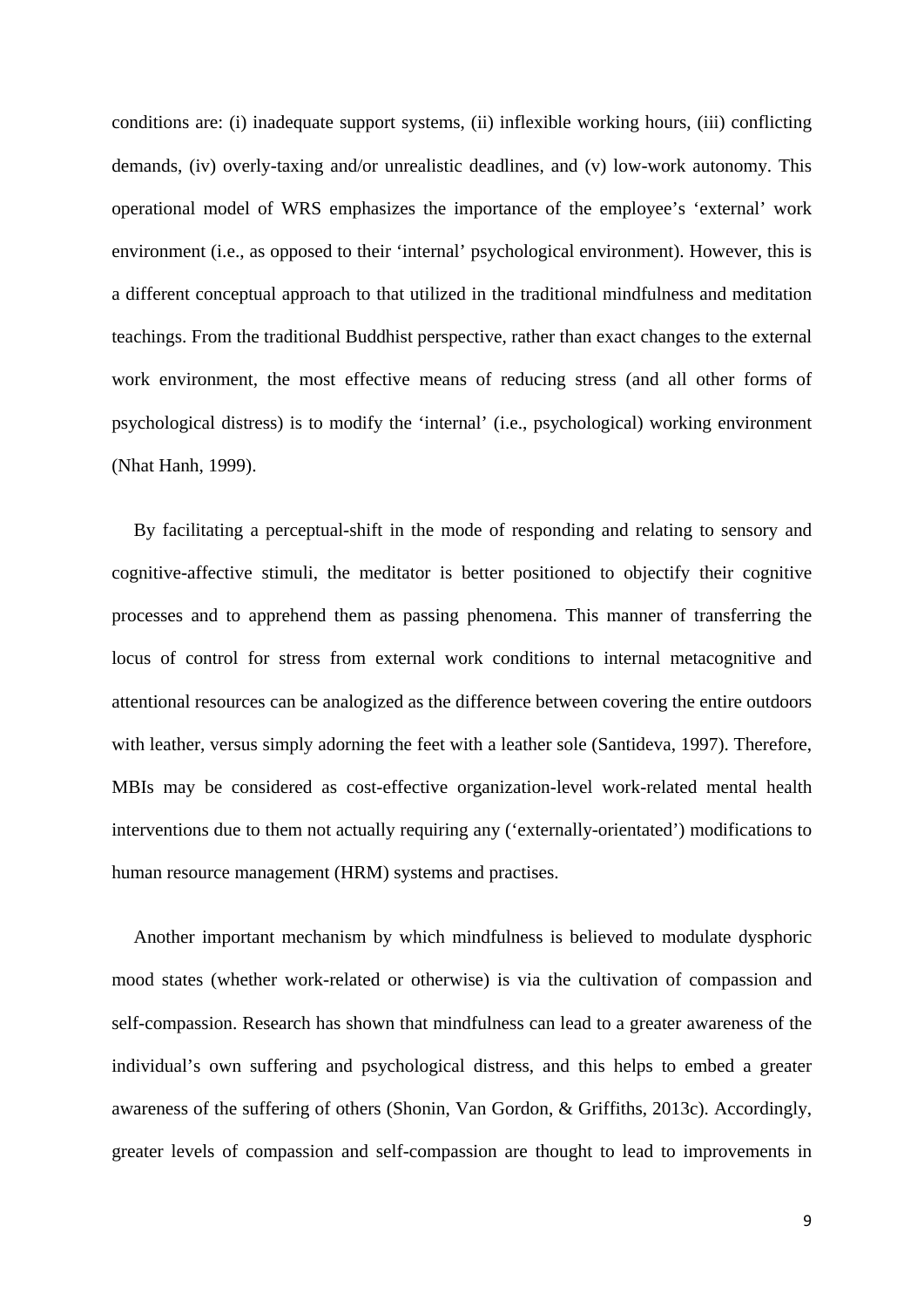levels of tolerance, cooperation (e.g., with senior management), and interpersonal skills more generally (Shonin, Van Gordon, Slade, Griffiths, 2013). Related to the increased levels of compassion/self-compassion is the growth in spiritual awareness that is often a consequence of mindfulness practice. Spiritual development has been shown to broaden perspective and induce a re-evaluation of life priorities in individuals that are addicted to work (Shonin et al., 2014a). Although superficially this may appear to contraindicate job performance, a more balanced level of organizational identification is likely to be beneficial for both employees and the organizations they work for.

The acquisition of problematic addictive behaviors, including workaholism, is associated with maladaptive avoidance strategies that individuals often employ when trying to escape from negative affective states such as guilt, depression, and anxiety (Griffiths, 2005; 2013; Griffiths & Karanika-Murray, 2012). Accordingly, in the context of addiction, mental urges essentially reflect a conscious or sub-conscious wish to modify mood and receive temporary sensory and/or affective gratification. Mechanisms for the ameliorating effect of mindfulness meditation on addictive behavior are based on a phenomenon known as 'urge surfing' (Appel & Kim-Appel, 2009). Urge surfing refers to the meditative process of adopting an observatory, non-judgemental, and non-reactive attentional-set that helps to instil an understanding that mental urges are effectively transient and impermanent in nature. By understanding that mental urges will arise and subside of their own accord, the meditation practitioner is no longer at the disposal of habitual compulsive responses but can derive contentment by looking to the source of their mental urges (i.e., their own mind) and simply observing such urges as transient mental phenomena.

Breath awareness – a central feature of mindfulness practice – has been shown to moderate extraneous cognitive activity and help reduce autonomic and psychological arousal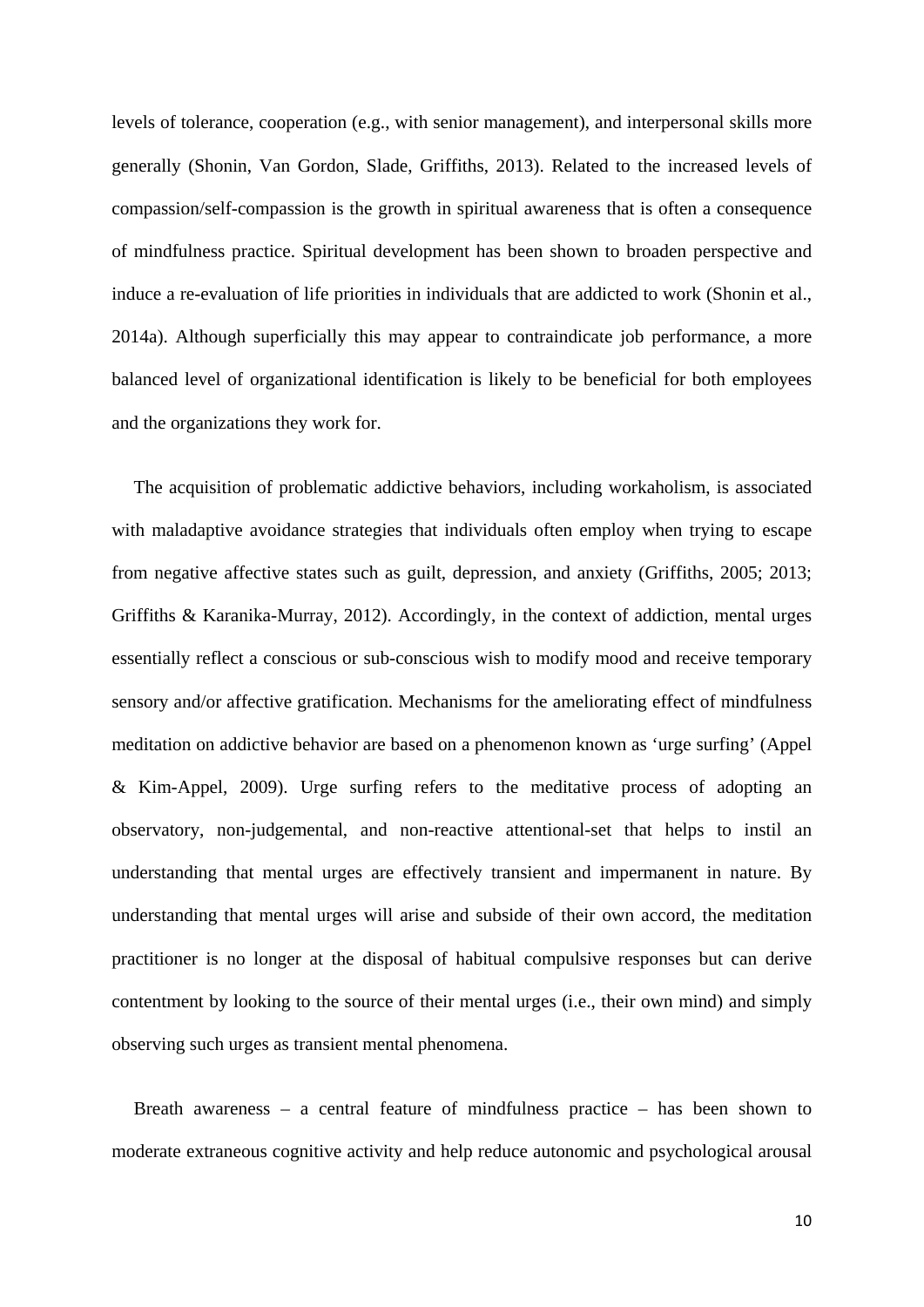via increases in prefrontal functioning and vagal nerve output (Gillespie, Mitchell, Fisher, & Beech, 2012). However, it is important to highlight that the use of breath observance in MBIs does not preclude other experiences from entering into the attentional sphere. In essence, the breath is used to help anchor concentration in the 'here and now', and this concentration is most accurately described as one that is of a broad (rather than narrow) attentional aspect (Dane, 2010; Singh et al., 2008). As a consequence, mindfulness permits employees to attend with due attention to whatever tasks they are engaged in, but without becoming so immersed or lost in such tasks that their situational awareness and cognitive functionality is compromised. Accordingly, although present-moment (i.e., mindfulness-based) working styles and future-orientated (i.e., goal-based) working styles appear to involve competing attentional resources, empirical evidence suggests that mindfulness facilitates rather than impairs goal attainment (see Dane, 2010).

### **Are MBIs viable as work-related wellbeing interventions?**

As has been demonstrated, there is growing interest amongst occupational stakeholders into the applications of mindfulness (and related meditative techniques) in workplace settings. The key strengths of MBIs as work-related mental health interventions are that they are: (i) cost-effective (e.g., an eight-week group MBI comprising one two-hour session per week that is delivered by one mindfulness instructor to 16 employees corresponds to just one instructor hour per employee), (ii) not invasive to the organization (the practice of mindfulness does not necessitate changes to HRM infrastructure), (iii) not invasive to the employee (i.e., there are few reports of adverse effects associated with MBIs), (iv) acceptable to employees from diverse cultural, religious, and education backgrounds (i.e., MBIs are typically delivered in secular format and have been shown to be acceptable for individuals from both ends of the intellectual functioning continuum [e.g., Singh et al., 2013b; Van Gordon et al., 2013]), (v)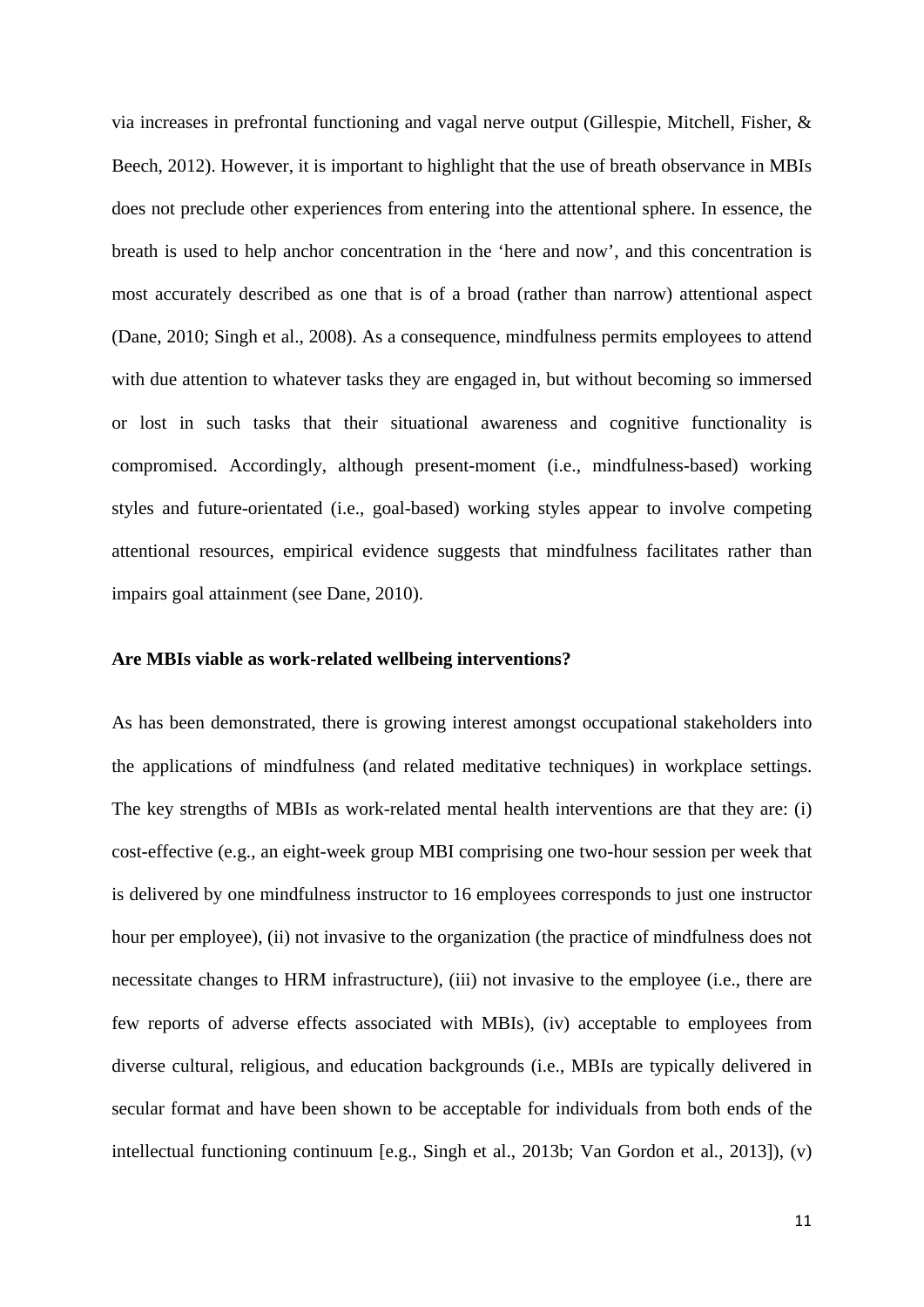functional as 'on the job' practices (i.e., mindfulness can be practiced whilst engaging in work tasks), and (vi) potentially able to concurrently effectuate improvements in work-related mental health and job performance.

Many of the factors that may impede the operationalization of MBIs within occupational settings are applicable to all organization-level work-related wellbeing interventions. For example, organizations may be reluctant to adopt a strategic approach to employee wellbeing and may see the roll-out of such interventional initiatives as a threat to short-term revenuegeneration. Furthermore, the effectiveness of any human-taught intervention is significantly dependent upon the aptitude of the facilitating instructors. This is particularly relevant for MBIs because it has been argued that there is currently a shortage of suitably experienced mindfulness/meditation instructors that are able to impart an embodied authentic transmission of the mindfulness teachings (Shonin, Van Gordon, & Griffiths, 2013d). However, based on the preliminary empirical findings outlined here, and on the outcomes of MBI studies with clinical populations, it is concluded that MBIs appear to be viable interventional options for organizations wishing to improve employee levels of work-related mental health.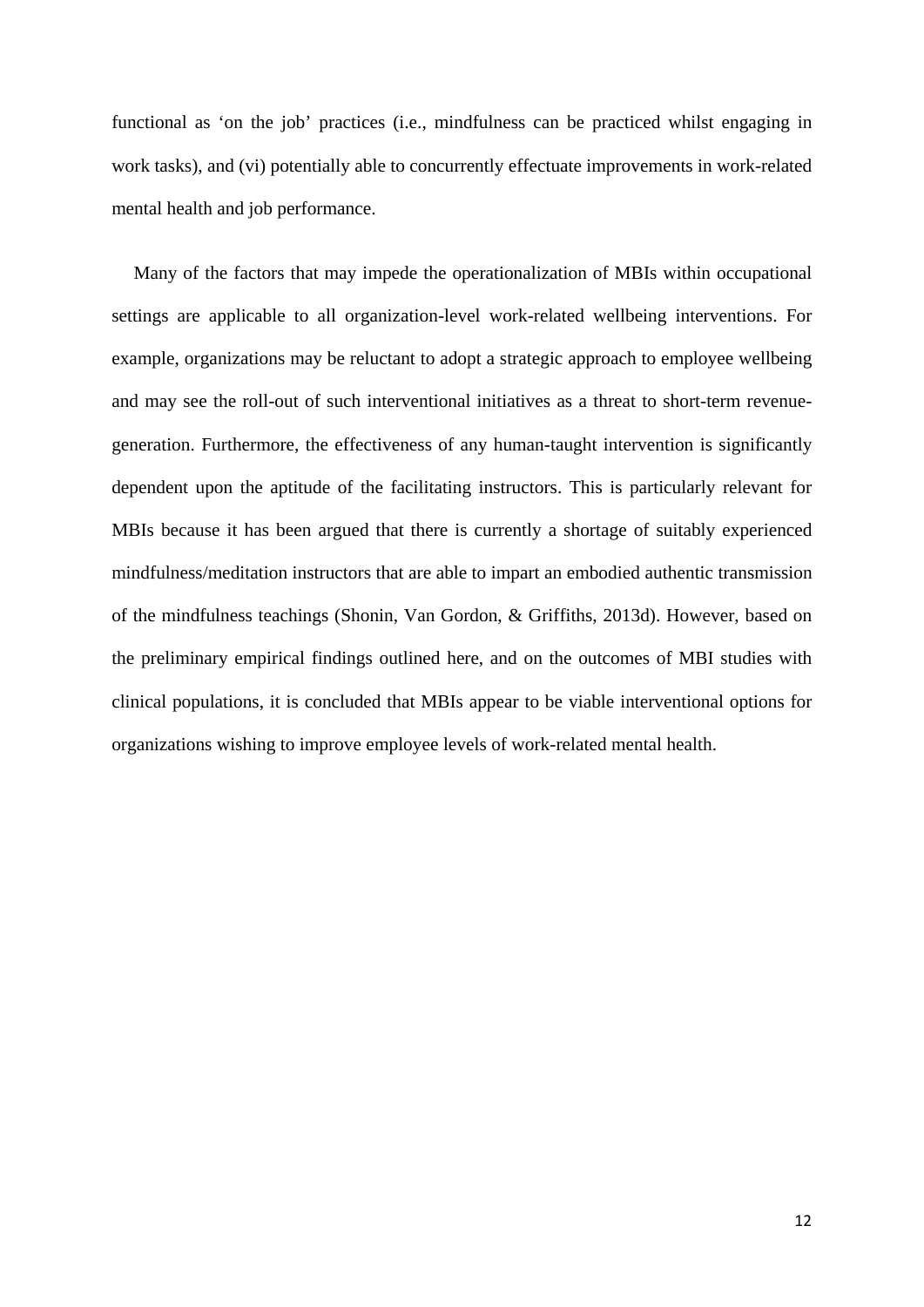# **References**

- Allen, T. D., & Kiburz, K. M. (2012). Trait mindfulness and work-family balance among working parents: The mediating effects of vitality and sleep quality. *Journal of Vocational Behaviour, 80*, 372-379.
- American Psychiatric Association. (2010). *American Psychiatric Association practice guideline for the treatment of patients with major depressive disorder* (3<sup>rd</sup> ed.). Arlington, VA: American Psychiatric Publishing.
- Andreassen, C. S., Griffiths, M.D., Hetland, J., & Pallesen, S. (2012). Development of a work addiction scale. *Scandinavian Journal of Psychology, 53,* 265-272.
- Appel, J., & Kim-Appel, D. (2009). Mindfulness: Implications for substance abuse and addiction. *International Journal of Mental Health and Addiction, 7*, 506-512.
- Arias, A. J., Steinberg, K., Banga, A., & Trestman, R. L. (2006). Systematic review of the efficacy of meditation techniques as treatments for medical illness. *Journal of Alternative and Complementary Medicine, 12,* 817-832.
- Bowen, S., Witkiewitz, K., Dillworth, T. M., Chawla, N., Simpson, T. L., Ostafin, B. D., … Marlatt, G. A. (2006). Mindfulness meditation and substance use in an incarcerated population. *Psychology of Addictive Behaviours, 20*, 243-347.
- Chiesa, A. (2010). Vipassana meditation: Systematic review of current evidence. *Journal of Alternative and Complementary Medicine, 16*, 37-46.
- Chiesa, A., & Serretti, A. (2011). Mindfulness based cognitive therapy for psychiatric disorders: A systematic review and meta-analysis. *Psychiatry Research, 187*, 441-453.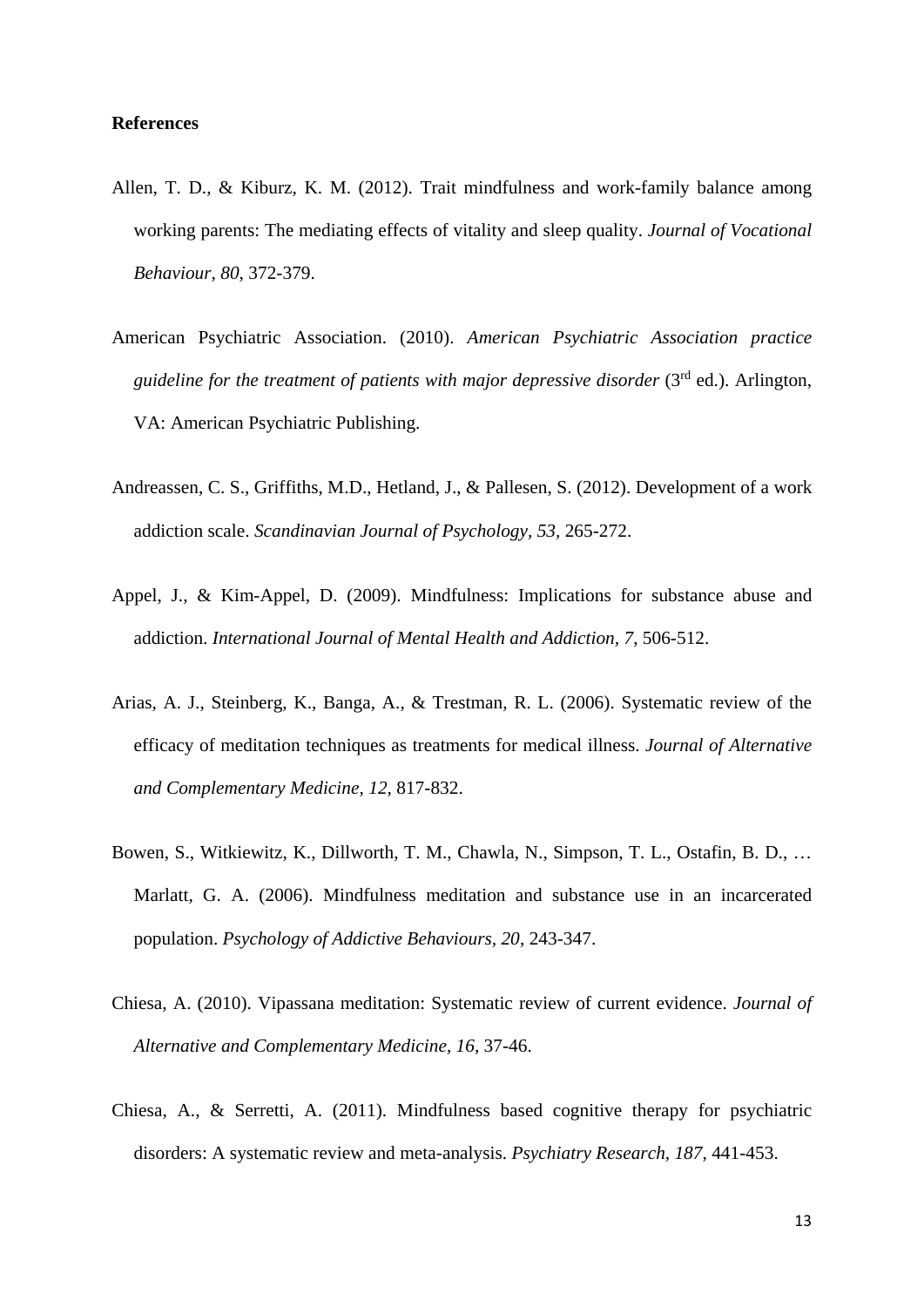- Chiesa, A., Calati, R., & Serretti, A. (2011). Does mindfulness training improve cognitive abilities? A systematic review of neuropsychological findings. *Clinical Psychology Review, 31,* 449-464.
- Cox, T., & Griffiths, A. (2010). *Work-related stress: A theoretical perspective*. In: Leka, S., & Houdmont, J., (Eds.). *A textbook of occupational health psychology*: 31-56. Oxford: Wiley-Blackwell.
- Dalai Lama, & Berzin, A. (1997). *The Gelug/Kagyu tradition of mahamudra.* New York: Snow Lion Publications.
- Dane, E. (2010). Paying attention to mindfulness and its effects on task performance in the workplace. *Journal of Management, 37*, 997-1018.
- de Lisle, S. M., Dowling, N. A., & Allen, J. S. (2011). Mindfulness and problem gambling: A review of the literature. *Journal of Gambling Studies*. doi:10.1007/s10899-011-9284-7.
- Eberth, J. & Sedlmeier, P. (2012). The effects of mindfulness meditation: A meta-analysis. *Mindfulness, 3*, 174–189.
- Edwards, J. A., Webster, S., Van Laar, D., & Easton, S. (2008). Psychometric analysis of the UK Health and Safety Executive's Management Standards work-related stress Indicator Tool. In: *British Academy of Management Annual Conference*, 10-12 Sep 2008, Harrogate, UK.
- Frone, M., Barnes, G., & Farrell, M. (1994). Relationship of work-family conflict to substance use among employed mothers. *Journal of Marriage and the Family, 56*, 1019- 1030.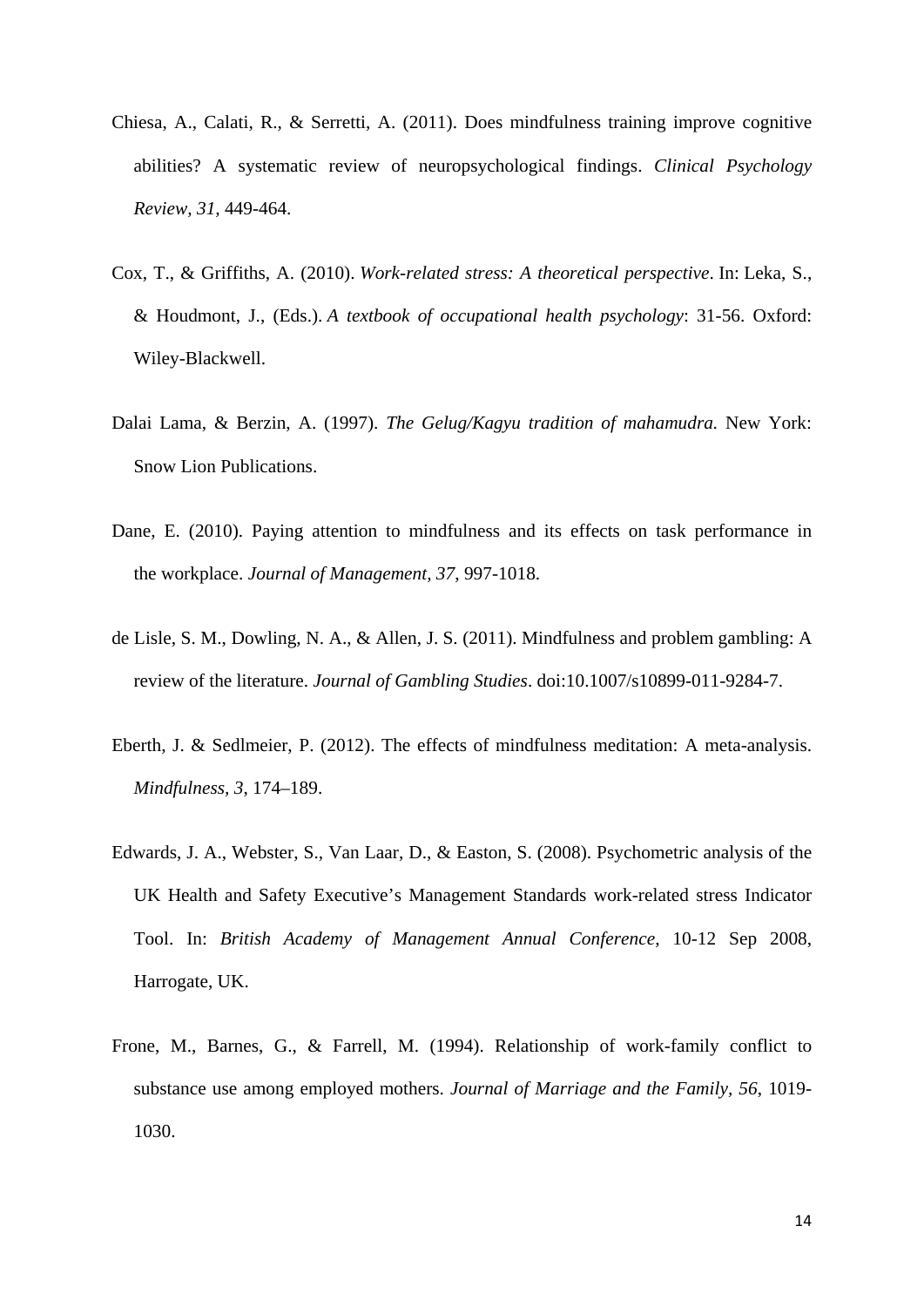- Gillespie, S. M., Mitchell, I. J., Fisher, D., & Beech, A. R. (2012). Treating disturbed emotional regulation in sexual offenders: The potential applications of mindful selfregulation and controlled breathing techniques. *Aggression and Violent Behavior, 17*, 333- 343.
- Griffiths, M. D. (2005). A 'components' model of addiction within a biopsychosocial framework. *Journal of Substance Use, 10*, 191-197.
- Griffiths, M. D. (2013). Social networking addiction: Emerging themes and issues. *Journal of Addiction Research and Therapy, 4*, e118, doi: 10.4172/2155-6105.1000e118
- Griffiths, M. D., & Karanika-Murray, M. (2012). Contextualising over-engagement in work: Towards a more global understanding of workaholism as an addiction. *Journal of Behavioural Addictions, 1*, 87-95.
- Health and Safety Executive. (2007). *Managing the causes of work-related stress. A step-bystep approach using Management European Approaches to work-related stress*. Nottingham (UK): Author.
- Health and Safety Executive. (2008). *Improving health and work: Changing lives*. Available from: http://www.dwp.gov.uk/docs/hwwb-improving-health-and-work-changing-lives.pdf. (Accessed 24th December 2013).
- Health and Safety Executive. (2012). *Stress and psychological disorders*. Available from: http://www.hse.gov.uk/statistics/causdis/stress/index.htm. (Accessed 24<sup>th</sup> December 2013).
- Ho, L. (2011). Meditation, learning, organisational innovation and performance. *Industrial Management and Data Systems, 111,* 113-131.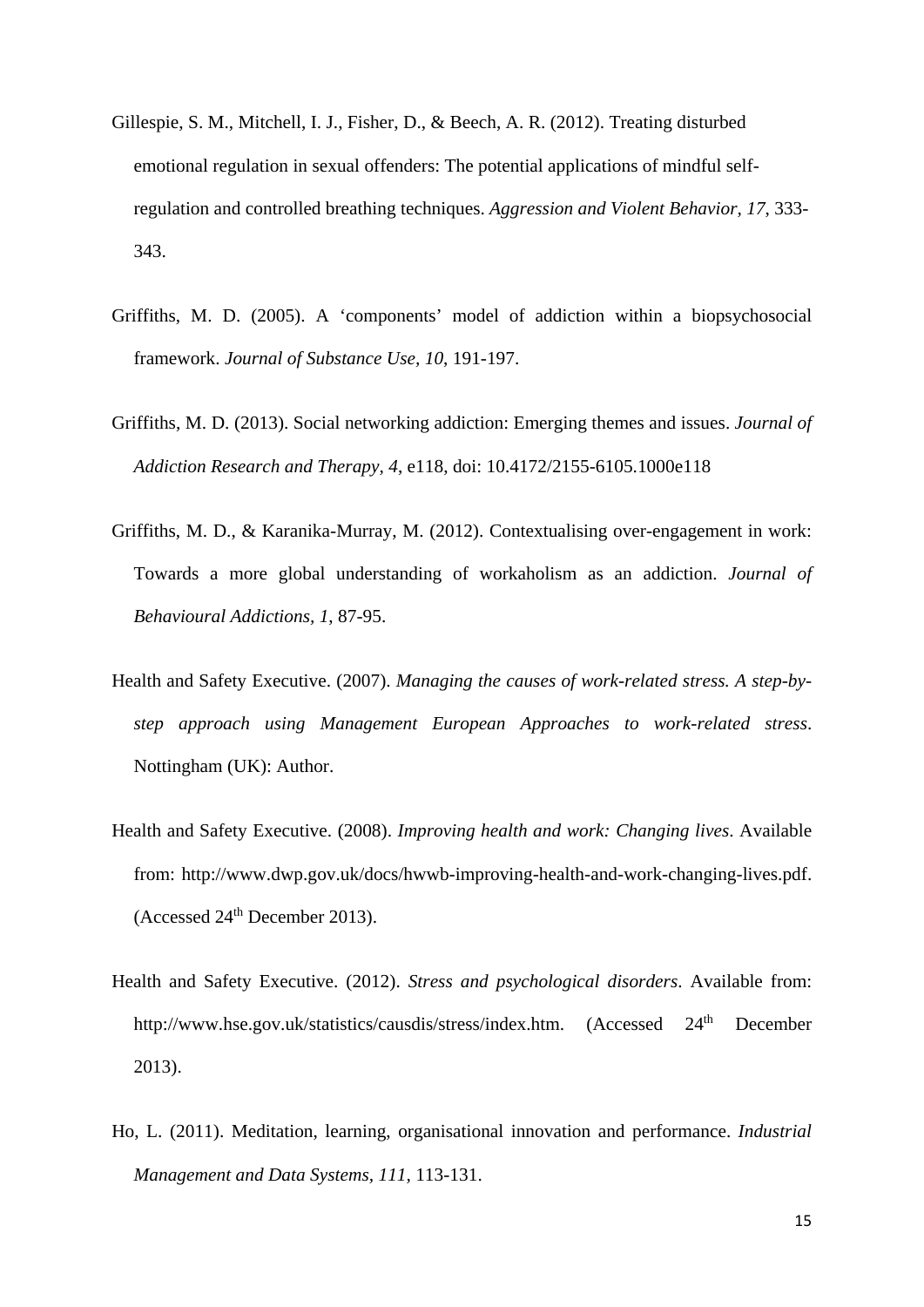- Houdmont, J. Cox, T., & Griffiths, A. (2011). Work-related stress case definitions and prevalence rates in national surveys. *Occupational Medicine, 60,* 658-661.
- Kabat-Zinn, J. (1994). *Wherever you go, there you are: Mindfulness meditation in everyday life*. New York: Hyperion.
- Kang, Y. S., Choi, S. Y., & Eunjung, R. (2009). The effectiveness of a stress coping program based on mindfulness meditation on the stress, anxiety, and depression experienced by nursing students in Korea. *Nurse Education Today*, *29,* 538-43.
- Karanika-Murray, M., & Weyman, A. K. (2013). Optimising workplace interventions for health and wellbeing: A commentary on the limitations of the public health perspective within the workplace health arena. *International Journal of Workplace Health Management*, *6*, 104-117.
- Krasner, M. S., Epstein, R. M., Beckman, H., Suchman, A. L., Chapman, B., Mooney, C. J., & Quill, T. E. (2009). Association of an educational program in mindful communication with burnout, empathy, and attitudes among primary care physicians. *Journal of the American Medical Association, 302*, 1284-1293.
- Manocha, R., Black, D., Sarris, J., & Stough, C. (2011). A randomised controlled trial of meditation for work stress, anxiety and depressed mood in full-time workers. *Evidence-Based Complementary and Alternative Medicine*, DOI:10.1155/2011/960583.
- Malarkey, W. B., Jarjoura, D., & Klatt, M. (2013). Workplace based mindfulness practice and inflammation: A randomized trial. *Brain, Behaviour and Immunity, 27*, 145-154.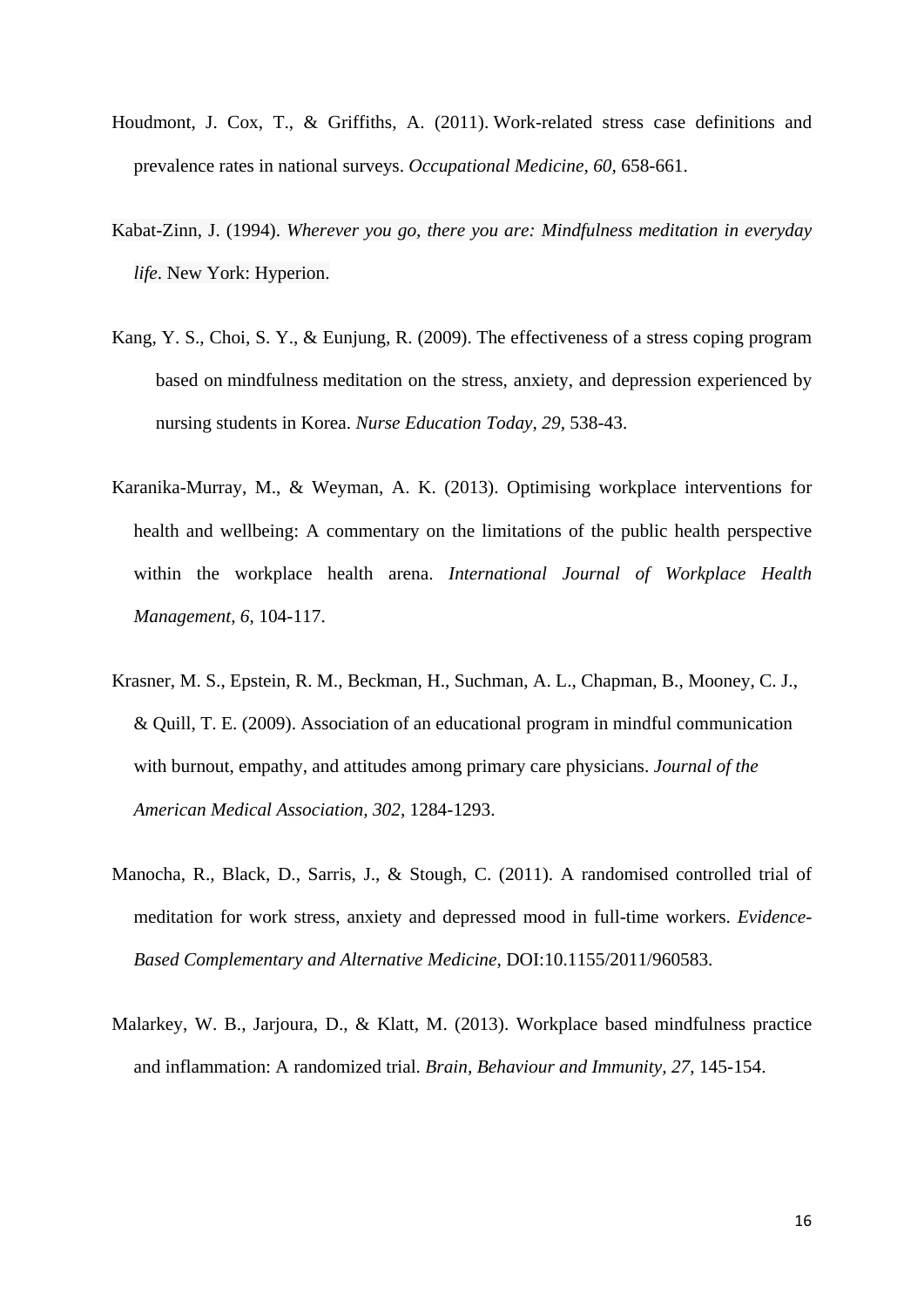- Mental Health Foundation. (2010). *Be mindful report*. Availiable from: http://www.mentalhealth.org.uk/publications/be-mindful-report/ (Accessed  $7<sup>th</sup>$  January 2014).
- National Institute for Health and Care Excellence (NICE). 2009. *Depression: Management of depression in primary and secondary care.* London: Author.
- Nhat Hanh, T. (1999). *The heart of the Buddha's teaching: Transforming suffering into peace, joy and liberation*. New York: Broadway Books.
- Robinson, B. E. (1998). The workaholic family: A clinical perspective. *American Journal of Family Therapy, 26*, 65-75.
- Sainsbury Centre for Mental Health. (2007). *Mental health at work: Developing the business case*. London: Author.
- Santideva. (1997). *A guide to the Bodhisattva way of life.* (V. A. Wallace, & A. B. Wallace, Trans.) New York: Snow Lion Publications.
- Shonin, E**.,** Van Gordon, W., & Griffiths, M. D. (2014a). The treatment of workaholism with Meditation Awareness Training: A case study. *Explore: The Journal of Science and Healing,* in press*.*
- Shonin, E**.,** Van Gordon, W., & Griffiths, M. D. (2014b). The emerging role of Buddhism in clinical psychology: Towards effective integration. *Psychology of Religion and Spirituality*, in press.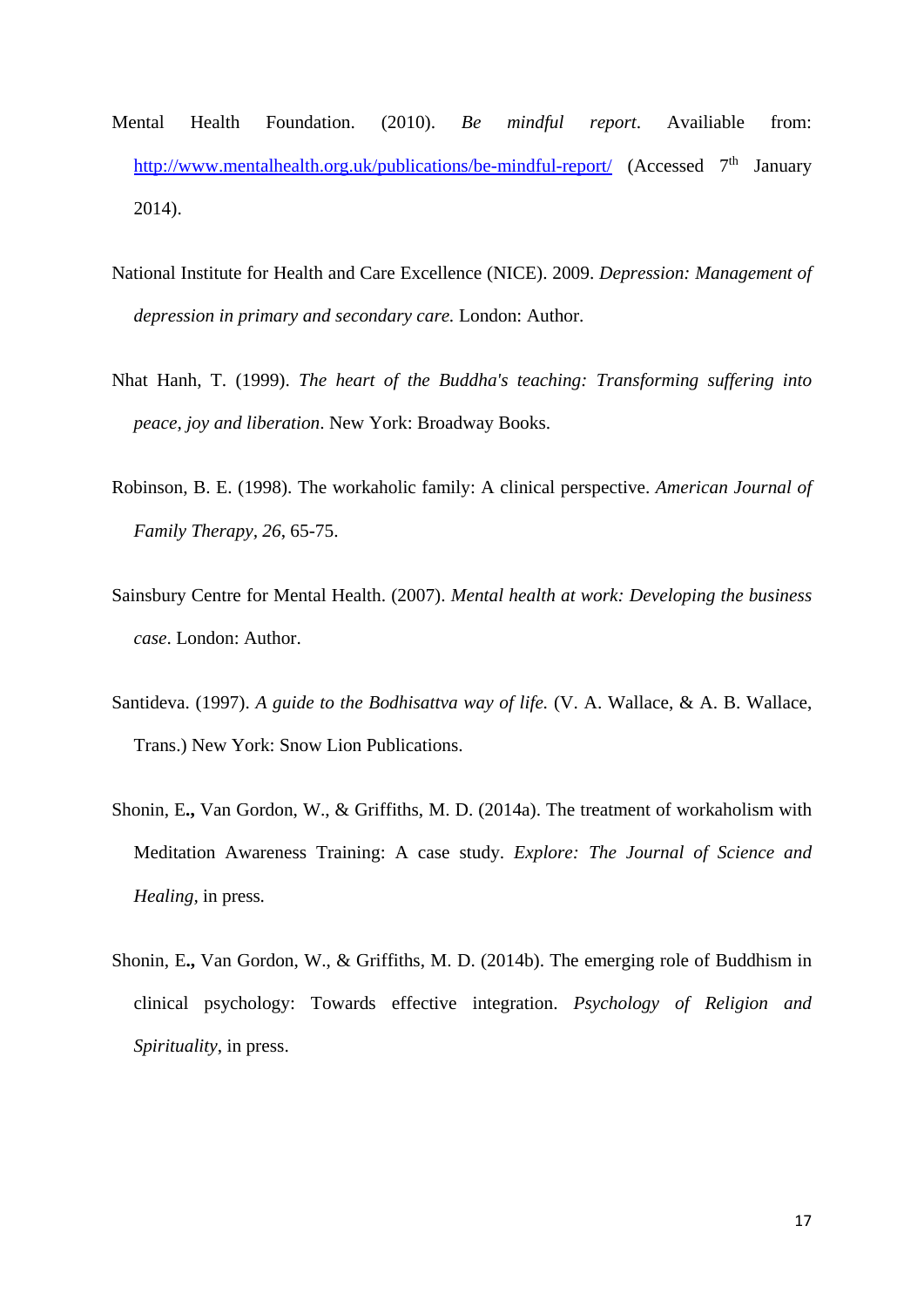- Shonin, E., Van Gordon, W., & Griffiths, M. D. (2013a). Do mindfulness-based therapies have a role in the treatment of psychosis? *Australia and New Zealand Journal of Psychiatry*, doi: 10.1177/0004867413512688.
- Shonin, E., Van Gordon, W., & Griffiths, M. D. (2013b). Cognitive Behavioral Therapy (CBT) and Meditation Awareness Training (MAT) for the treatment of co-occurring schizophrenia with pathological gambling: A case study. *International Journal of Mental Health and Addiction,* doi: 10.1007/s11469-013-9460-3.
- Shonin, E., Van Gordon W., & Griffiths M. D. (2013c). Meditation Awareness Training (MAT) for improved psychological wellbeing: A qualitative examination of participant experiences. *Journal of Religion and Health,* doi: 10.1007/s10943-013-9679-0.
- Shonin, E., Van Gordon, W., & Griffiths, M. D. (2013d). Mindfulness-based interventions: Towards mindful clinical integration. *Frontiers in Psychology, 4,* 1-4, doi: 10.3389/fpsyg.2013.00194.
- Shonin, E., Van Gordon W., Slade, K., & Griffiths, M. D. (2013). Mindfulness and other Buddhist-derived interventions in correctional settings: A systematic review. *Aggression and Violent Behavior*, *18*, 365-372.
- Singh, N. N., Lancioni, G. E., Karazia, B. T., Winton, A. S. W., Singh, J., & Wahler, R. G. (2013a). Shenpa and compassionate abiding: Mindfulness-based practices for anger and aggression by individuals with schizophrenia. *International Journal of Mental Health and Addiction*, doi: 10.1007/s11469-013-9469-7.